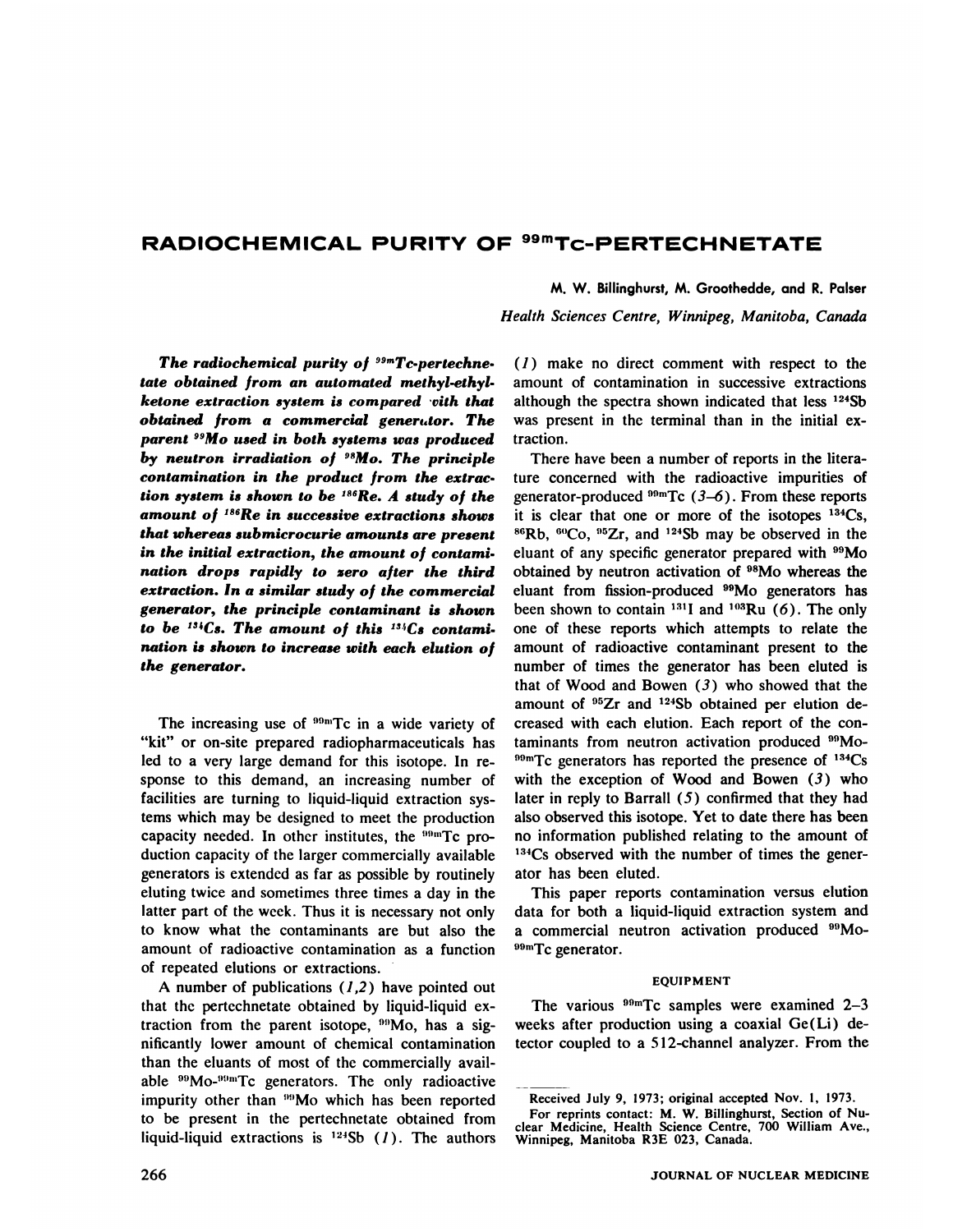spectra obtained it was possible to determine the energies of the gamma rays originating from the radioactive nuclides in these samples.

# RESULTS

**Pertechnetate obtained by the liquid-liquid extrac-**  $\mathbb{R}^{11}$ **lion. The °9@'Tc-pertechnetate obtained from our au** tomated methyl-ethyl-ketone extraction system has been shown to contain no detectible traces of <sup>99</sup>Mo, aluminum, or methyl-ethyl-ketone. The spectrum ob tamed with the Ge(Li) detector showed that there were no gamma rays with energies above 140 keV. Gamma-ray peaks were observed at approximately 63, 123, and 140 keV. A consideration of the initial radioactivity of the sample and the time allowed for the  $99mTc$  to decay immediately suggested that the approximate 140-keV peak was not solely due to the  $99m$ Tc. The absence of any gamma rays which could be assigned to <sup>99</sup>Mo ruled out the possibility of regeneration of  $99mTc$  from its parent. A literature search showed that 186Re had been reported to be present in some "instant"  $99mTc$  (7). Rhenium-186 has gamma rays with energies of 137 and 123 keV as well as an x-ray with an energy of 63 keV from the daughter  $860s$  (7). The fact that the 63, **123, and 1 37-keV energies and their relative prop** erties fitted extremely welt with those observed in our samples suggested that all the observed gamma rays could be assigned to  $186$ Re.



FIG. 1. Decay curve of <sup>som</sup>Tc sample obtained from methyl**ethyl-ketone extraction system.**



**FIG. 2. Amountof "Re insuccessivemethyl-ethyl-ketone cx tractions. Error bars show standard deviation of each assay.**

To confirm the presence of  $186$ Re, a half-life study of the gamma ray at approximately 140 keV was undertaken. The 512-channel analyzer was set up in the scaler mode for serial counts with this peak in the center of a 20-keV window. The decay curve obtained is shown in Fig. 1. This curve clearly dem onstrates the half-lives of the two isotopes con tributing to this combined peak. The 6-hr half-life of the  $99m$ Tc is clearly observed in the early section while the final section indicates a half-life of approximately 91 hr. It is interesting to note that in the central portion where the semilog plot is curved an addition of the theoretical counts from the  $99mTc$ and from the <sup>186</sup>Re obtained by projection of their linear decay lines accounts for the total observed counting rate. This emphasizes the complete absence of <sup>99</sup>Mo in the product obtained from the system.

Having shown that the only detectible contaminant in the pertechnetate obtained from this auto mated liquid-liquid extraction system was <sup>186</sup>Re, we then proceeded to study the level of contamination in successive extractions. The extraction system is emptied and reloaded each Monday. For several weeks the daily extractions were stored for 2 weeks before being counted on the Ge(Li) detector, then for several weeks twice daily extractions were per formed and analyzed in the same manner. Each week the pattern observed was the same, the first extrac tion showed a small amount of <sup>186</sup>Re whereas the second showed a much smaller amount, and the third was barely detectible. When corrections were made for variations in the amount of <sup>99</sup>Mo loaded into the system, the observed <sup>186</sup>Re counting rates in corresponding extractions were within one standard de viation of each other. Figure 2 shows the observed decrease in 186Re radioactivity as a function of the number of extractions. From the photon yields of  $^{99m}$ Tc and  $^{186}$ Re, and the counting rate observed on a 1- $\mu$ Ci sample of <sup>99m</sup>Tc, the initial <sup>186</sup>Re yield was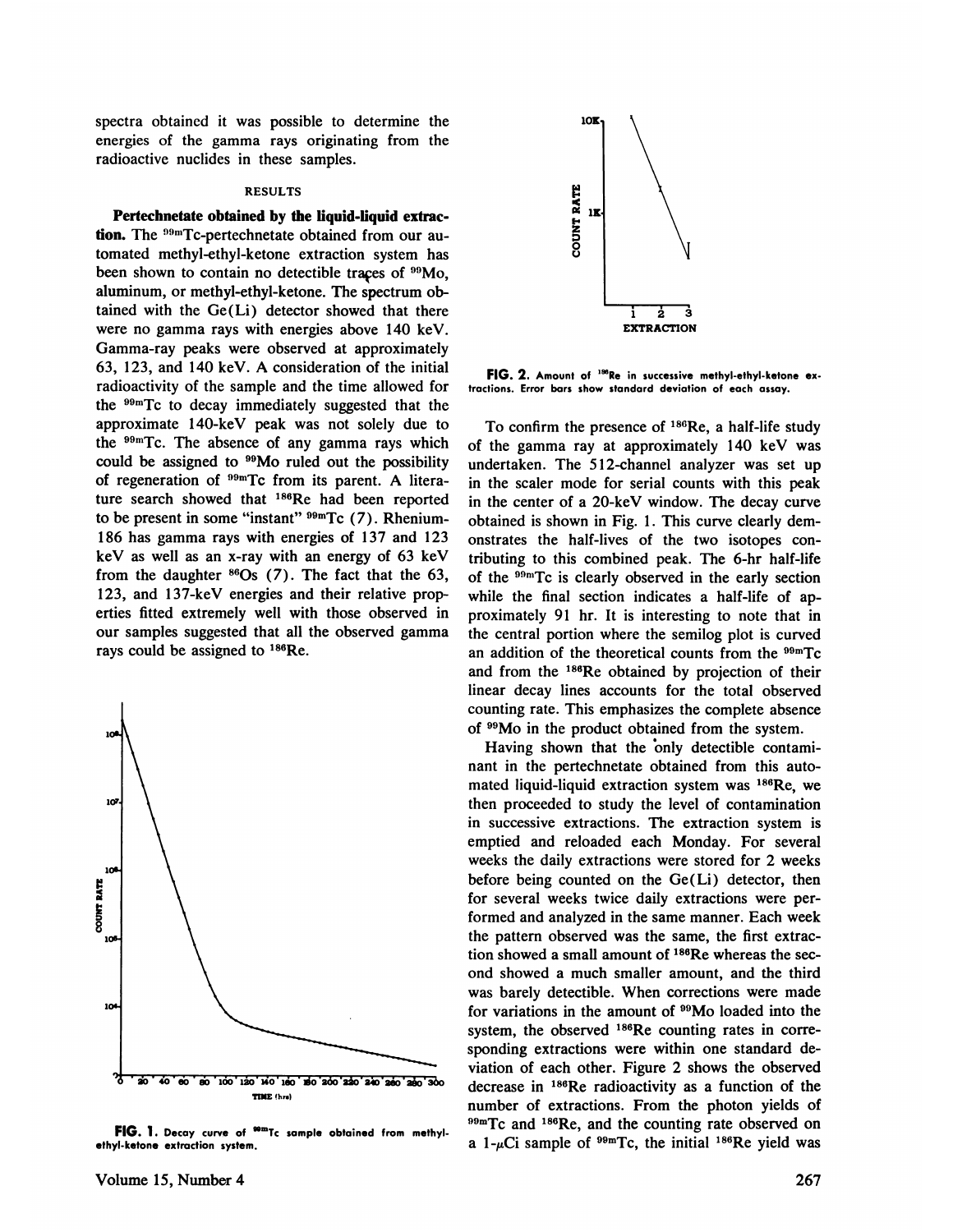

FIG. 3. <sup>134</sup>Cs contamination of three commercial generators as function of successive elutions.  $\triangle$  generator eluted once a day for **1 week. D generator eluted once a day for 2 weeks. •generator eluted twice a day for 1 week.**

estimated at  $0.003 \mu\text{Ci/mCi}$  of <sup>99m</sup>Tc. This is in good agreement with General Electric Company's radiopurity analysis of 0.0035  $\mu$ Ci <sup>186</sup>Re/mCi <sup>99</sup>Mo *(8).*

Neutron-activation-produced <sup>99</sup>Mo-<sup>99m</sup>Tc generator eluant. Four-hundred-millicurie generators are obtained on a basis of two per week from a com mercial supplier. Each of these over the past 4 months has been subjected to an "after the fact" examination for trace contamination with long-lived gamma emitters. One week after the initial delivery, the generator was eluted for a final time and the eluant set aside for a further week to allow the  $99mTc$ to decay. The gamma-ray spectrum was then obtained with a Ge(Li) detector. With every generator so studied, we have found that the principle contamina tion is <sup>134</sup>Cs. Four incidents of other long-lived radioactive contaminants were observed. One week the eluants of both generators were observed to contain some <sup>60</sup>Co, while on another week a small quantity of  $124Sb$  was observed in the eluants of both generators. However, both the <sup>60</sup>Co and the <sup>124</sup>Sb were of less significance than the  $134Cs$  in the same sampies. Throughout the study the level of contamination observed in the two generators obtained on the same week has been comparable although the amount of

**D contamination from week to week has varied by a** factor of approximately ten; that is to say that the final eluant contained between approximately 0.1 and 0.01  $\mu$ Ci of <sup>134</sup>Cs. In all cases, these final elutions were the sixth time the generators had been eluted after delivery. To obtain data on the amount of 134Cs contamination as a function of a number of elutions, 2 mlof each elution from one of the cows was set aside and allowed to decay. In the collection of these samples three different elution patterns were used on different generators; one gen erator was eluted once a day for 1 week, a second generator was eluted twice a day for 1 week, and a third was eluted once a day for 2 weeks. The sam ples were all counted 3 weeks after the generator was delivered. The results are shown in Fig. 3. These results clearly show that the amount of 134Cs obtained per elution increases with each elution. It appears that in some cases the initial rate of increase is slow. After this initial period the rate of increase is ap proximately 2,000 counts/hr in the 605-keV peak per elution or correspondingly 0.01  $\mu$ Ci per elution.

### DISCUSSION

These results show that the liquid-liquid extraction system gives  $99mTc$ -pertechnetate with very little radioactive contamination. The principal radioactive contaminant, <sup>186</sup>Re, is present in very low concentration in the initial extraction but disappears com pletely after the third extraction. On the other hand, although the 134Cs contamination which is observed in the eluant of the commercially available 99Mo <sup>99m</sup>Tc generators is initially very low, it shows an increase with each elution. Thus, as the  $99mTc$  assay decreased, the 134Cs assay would be increasing, and conceivably a patient late in the week could receive a significant dose of  $134Cs$ . However, the maximum permissible total-body burden of 20  $\mu$ Ci of <sup>134</sup>Cs (9) appears to be well outside that which could be con ceivably administered even with several repeat scans. However, it must be realized that not all generators may show as little leakage as those we have exam ined. In fact, the variation shown by those examined here suggests that there may be considerable van ability and that routine cheeks should be made on all commercial generators. Fortunately, this may be eas ily included in routine <sup>99</sup>Mo breakthrough tests as long as the technique used for the <sup>99</sup>Mo breakthrough does not incorporate an upper level cutoff. Nor mally <sup>99</sup>Mo breakthrough tests use the high-energy gamma rays emitted by the molybdenum, primarily those at 740 and 778 keV which have photon effi ciencies of 12 and 4%, respectively. Cesium-134 has gamma rays with energies of 605 and 796 keV which have photon efficiencies of 98 and 99% , re